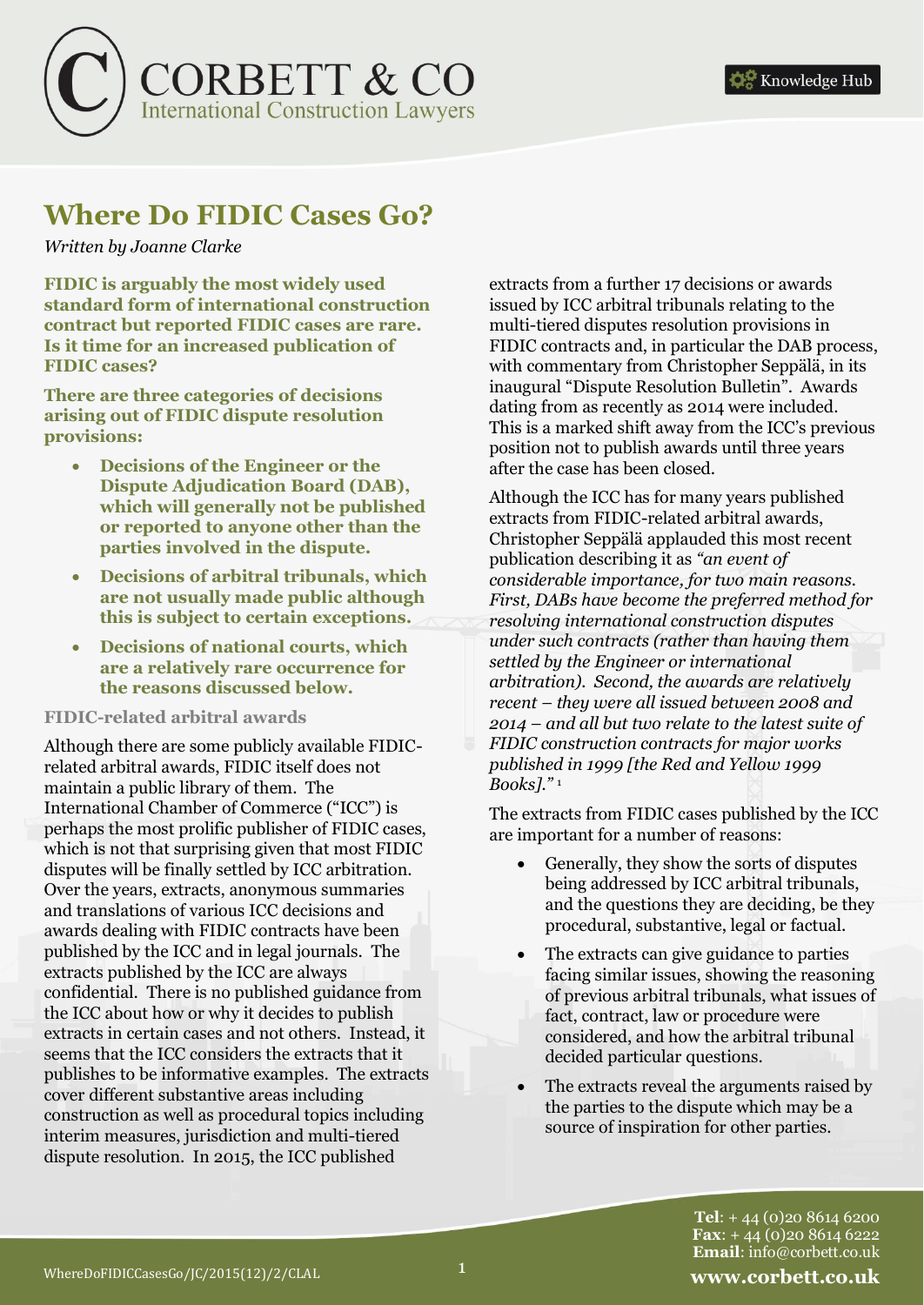

 The extracts may inform the decisions of future arbitral tribunals deciding similar questions. Arbitral tribunals may find reassurance or inspiration in the reasoning of previous arbitral tribunals faced with similar questions. However, they will not be bound by these previous decisions.

The extent to which the ICC's extracts contribute to a body of FIDIC case law is necessarily limited, however, because:

- They are only extracts. It has been pointed out that *"[w]hen extracts, digests or summaries are published, there is usually no way to ascertain their accuracy. If they have been translated into another language as well, this may only enhance the risk of error."* <sup>2</sup>
- They are anonymous. Parties seeking guidance from them do not always know the governing or procedural law and therefore the extent to which, if at all, the legal framework of the decided dispute is similar to their own. They do not always know all the procedural or factual issues, some of which may have been key to the decisionmaking process. They do not know the identity of the arbitral tribunal or its experience and legal background which may have influenced each individual arbitrator's position or thinking on certain issues.
- In sum, it is not always possible to get a feel for the "correctness" of the award.

**National court decisions**

Very few FIDIC cases are considered by national courts. This is because FIDIC contracts usually contain an arbitration clause and the majority of arbitral awards are complied with voluntarily. National courts hear such cases in limited circumstances, such as if one party wants to remove an arbitrator or set aside or enforce an award. The paucity of decisions by national courts on FIDIC contracts means that, when a national court does decide a FIDIC related issue, there is great interest. This has been seen recently with, for example, the decisions of the Singapore High Court and Court of Appeal in the "Persero" cases relating to the enforcement of DAB decisions<sup>3</sup> and in *Obrascon Huarte Lain SA v Her Majesty's Attorney General for Gibraltar*  relating to issues arising under the FIDIC 1999 Yellow Book (Corbett & Co is acting for the Government of Gibraltar).4 This interest does not, however, necessarily equate to a requirement that arbitral tribunals or even other national courts follow the decisions.

**Corbett & Co research into published FIDIC cases** 

Research by Corbett & Co has identified approximately 130 reported or published court decisions and published extracts of decisions or awards by arbitral tribunals concerning or mentioning FIDIC contract disputes in the period 1974 to 2015. In addition to these cases, there are other arbitral awards relating to FIDIC contracts that are referred to, anonymously, in textbooks and articles in legal journals and elsewhere. Of the approximately 130 decisions we have identified, 61 are ICC arbitral awards or decisions (we have not found any published non-ICC arbitral decisions or awards) and 66 are court decisions. The majority of the court decisions come from England and Wales. Others come from India, South Africa, Trinidad and Tobago, Singapore and Australia as well as several other jurisdictions.5 Corbett & Co is publishing its list with this newsletter.

It is safe to assume that there are many unreported FIDIC-related arbitral awards in existence. By way of example, Corbett & Co has been involved in a significant number of international arbitrations relating to FIDIC contracts which resulted in decisions or awards that have not been published and remain confidential. Almost all of these were ICC arbitrations. The ICC deals with many construction and engineering arbitrations each year (in 2014, 21% of the ICC Court's total case load came from construction and engineering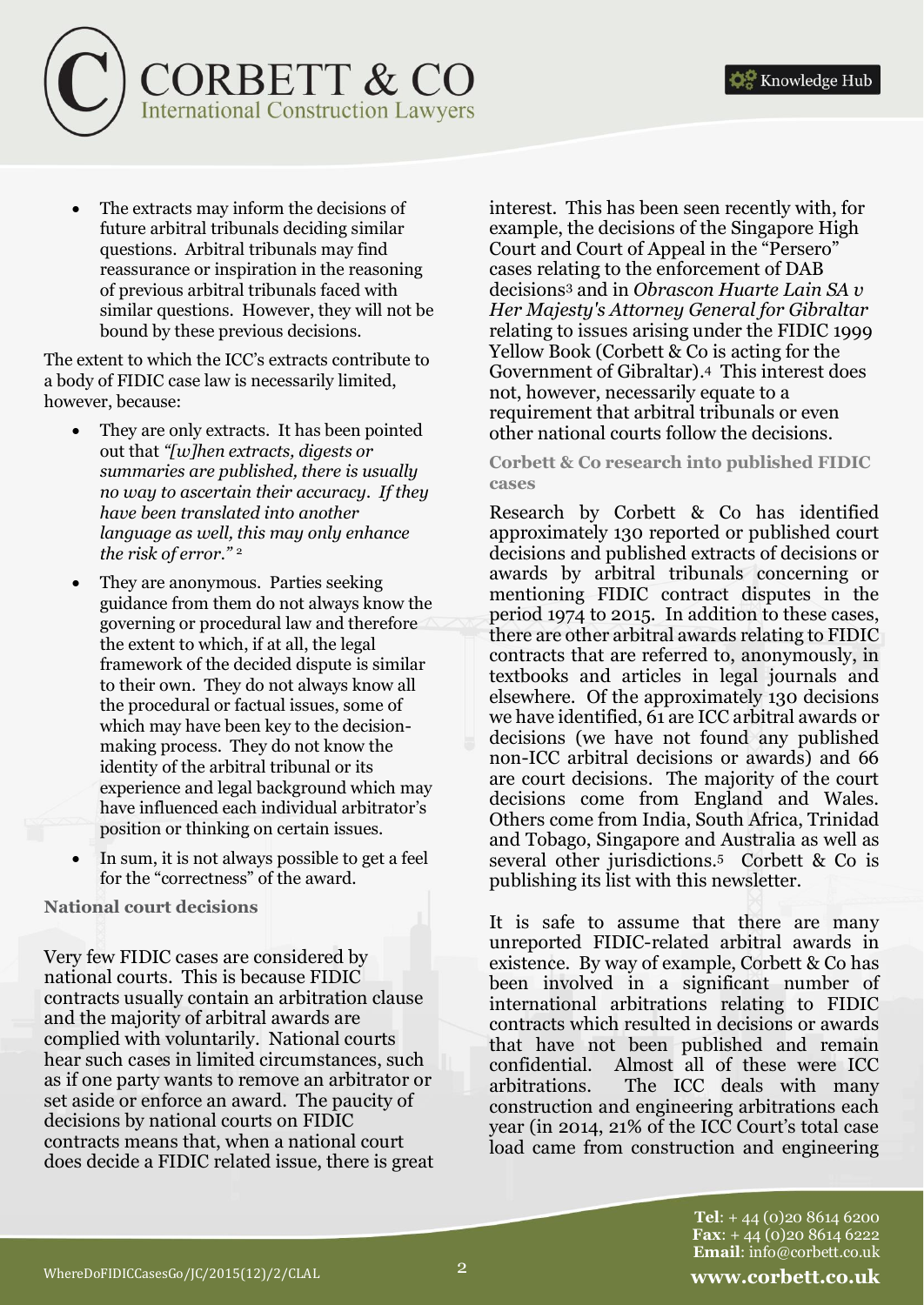

### disputes<sup>6</sup>). A fair percentage of these are likely to relate to FIDIC contracts.

#### **The pros and cons of publishing more FIDIC-related arbitral awards**

So, should more FIDIC-related arbitral awards be published and, if so, how? We want your views.

The benefits of having a body of published, accessible, full arbitral awards (not extracts, not anonymous) dealing with FIDIC-related disputes would include:

- Transparency in the final settlement of FIDIC related disputes.
- The development of a body of case law relating to FIDIC contracts, even if arbitral awards in commercial arbitration do not constitute binding precedent, and even if some awards are better reasoned than others.
- Such case law would assist with the development of consistent rules for recurring issues. In turn, this would assist with predictability in the administration of FIDIC contracts and the equal treatment of parties to those contracts.
- The better understanding by FIDIC users of the arbitral process.
- The assessment by FIDIC users of potential arbitrators through access to their published awards.
- The improvement of the quality of awards because of increased exposure and competition.

On the other hand:

 As noted by English judges in respect of the impact on the common law system of a huge volume of unreported cases deriving from the growing number of computerised databases: *"… there is no pre-selection. Large number of decisions, good and bad, reserved and unreserved, can be accessed. Lawyers frequently feel that they have an obligation to search this material.* 

*Anything which supports their client's case must be drawn to the attention of the court …"*<sup>7</sup> . In other words, without any selection, there may be a torrent of published cases, and the usefulness of previous decisions might be neutralised as lawyers would eventually find support in previous decisions for any argument they care to run!

- Full publication would come at the price of confidentiality which, according to recent surveys,<sup>8</sup> remains important to many users.
- How could an increased publication of FIDIC-related decisions come about? Suggestions include amending national arbitration laws, amending the rules of arbitral institutions, amending FIDIC contracts to permit publication of arbitral awards and encouraging parties to FIDIC contracts and arbitration to agree to publication of awards.
- Who would publish the complete awards? If it was FIDIC, parties would have to send them to FIDIC for publication. If it was the arbitral institutions, they may have to amend their rules. If it was an independent body, for example a FIDIC users' committee, it would have to rely on parties sending awards for publication.

## **Conclusion**

- **National court decisions relating to FIDIC projects will continue to appear sporadically and may give guidance but will not necessarily be binding on other courts or arbitral tribunals.**
- **The routine publication of complete, un-redacted arbitral awards on FIDIC disputes is unlikely. This is because parties would have to forgo confidentiality which, on the basis of recent surveys, they are unwilling to do.**